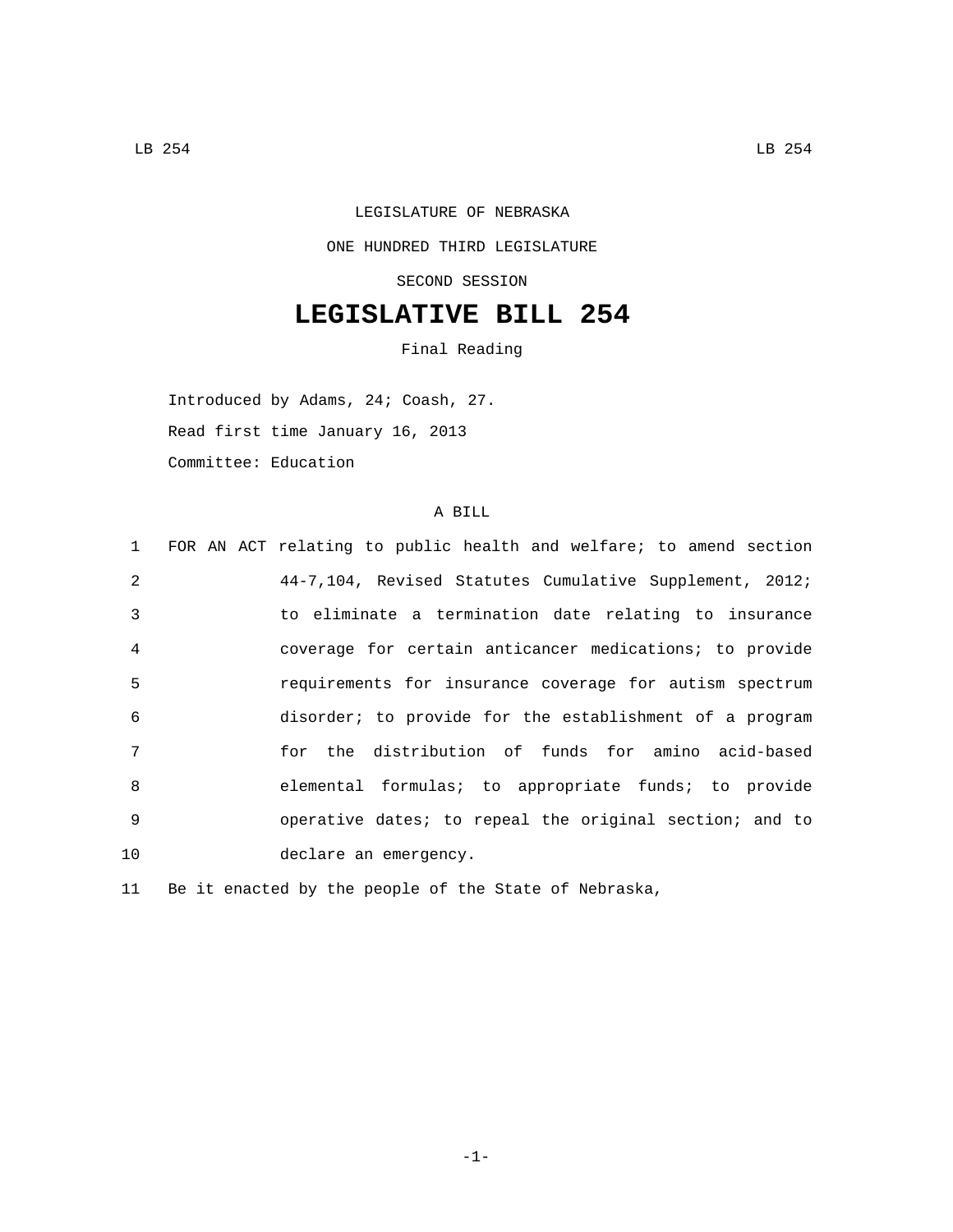Section 1. Section 44-7,104, Revised Statutes Cumulative 2 Supplement, 2012, is amended to read:

 44-7,104 (1) Notwithstanding section 44-3,131, (a) any individual or group sickness and accident insurance policy, certificate, or subscriber contract delivered, issued for delivery, or renewed in this state and any hospital, medical, or surgical expense-incurred policy, except for policies that provide coverage for a specified disease or other limited-benefit coverage, and (b) any self-funded employee benefit plan to the extent not preempted by federal law that provides coverage for cancer treatment shall provide coverage for a prescribed, orally administered anticancer medication that is used to kill or slow the growth of cancerous cells on a basis no less favorable than intravenously administered or injected anticancer medications that are covered as medical benefits by the 15 policy, certificate, contract, or plan.

 (2) This section does not prohibit such policy, certificate, contract, or plan from requiring prior authorization for a prescribed, orally administered anticancer medication. If such medication is authorized, the cost to the covered individual shall not exceed the coinsurance or copayment that would be applied to any other cancer treatment involving intravenously administered or 22 injected anticancer medications.

 (3) A policy, certificate, contract, or plan provider shall not reclassify any anticancer medication or increase a coinsurance, copayment, deductible, or other out-of-pocket expense

-2-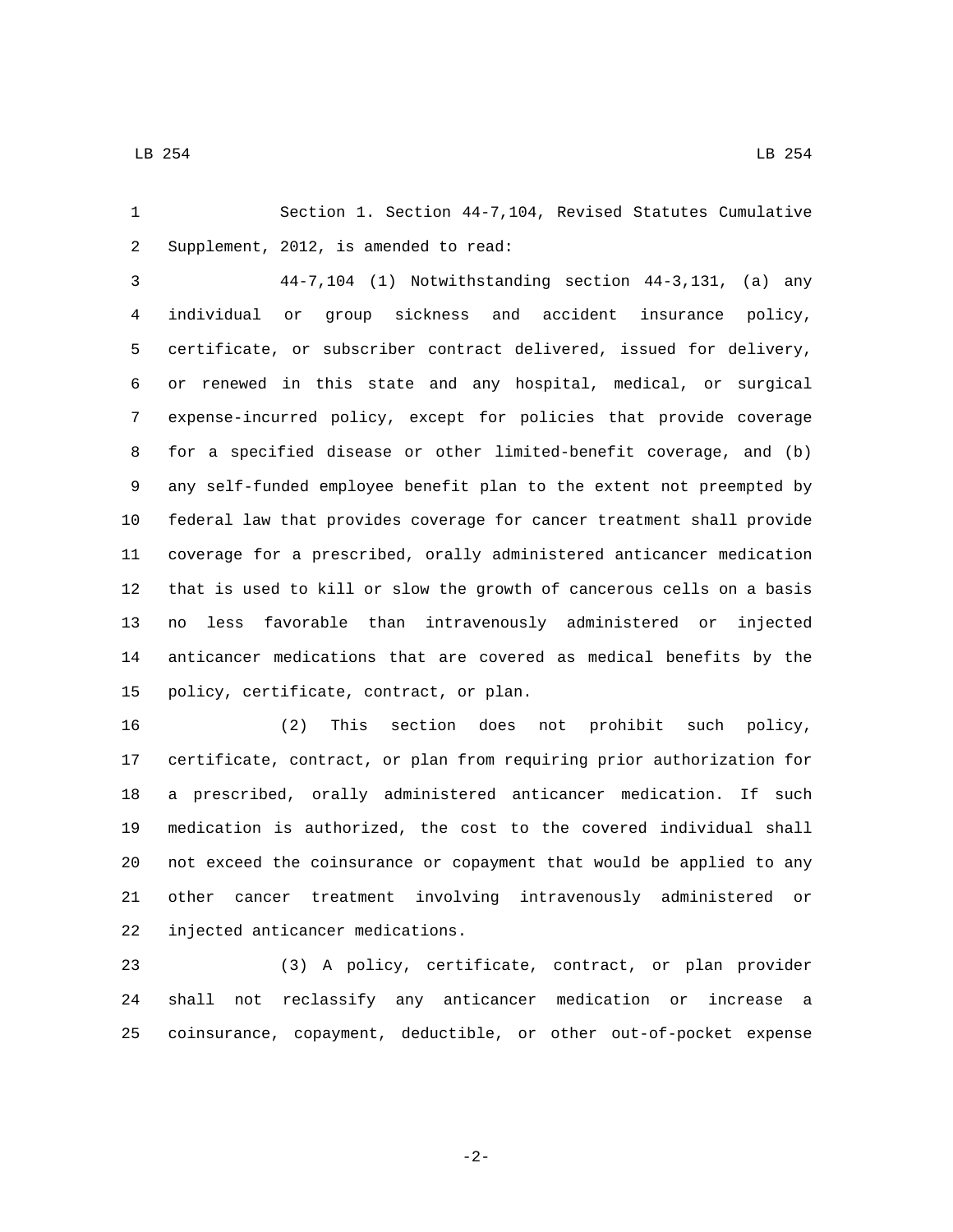| $\mathbf{1}$ | imposed on any anticancer medication to achieve compliance with this         |
|--------------|------------------------------------------------------------------------------|
| 2            | section. Any change that otherwise increases an out-of-pocket expense        |
| 3            | applied to any anticancer medication shall also be applied to the            |
| 4            | majority of comparable medical or pharmaceutical benefits under the          |
| 5            | policy, certificate, contract, or plan.                                      |
| 6            | (4) This section does not prohibit a policy, certificate,                    |
| 7            | contract, or plan provider from increasing cost-sharing for all              |
| 8            | benefits, including cancer treatments.                                       |
| 9            | (5) This section shall apply to any policy, certificate,                     |
| 10           | contract, or plan that is delivered, issued for delivery, or renewed         |
| 11           | in this state on or after October 1, 2012.                                   |
| 12           | (6) This section terminates on December 31, 2015.                            |
| 13           | Sec. 2. (1) For purposes of this section:                                    |
| 14           | (a) Applied behavior analysis means the design,                              |
| 15           | implementation, and evaluation of environmental modifications, using         |
| 16           | behavioral stimuli and consequences, to produce socially significant         |
| 17           | improvement in human behavior, including the use of direct                   |
| 18           | observation, measurement, and functional analysis of the relationship        |
| 19           | between environment and behavior;                                            |
| 20           | (b) Autism spectrum disorder means any of the pervasive                      |
| 21           | <u>developmental disorders or autism spectrum disorder as defined by the</u> |
| 22           | Diagnostic and Statistical Manual of Mental Disorders, as the most           |
| 23           | recent edition of such manual existed on the operative date of this          |
| 24           | section;                                                                     |

(c) Behavioral health treatment means counseling and

-3-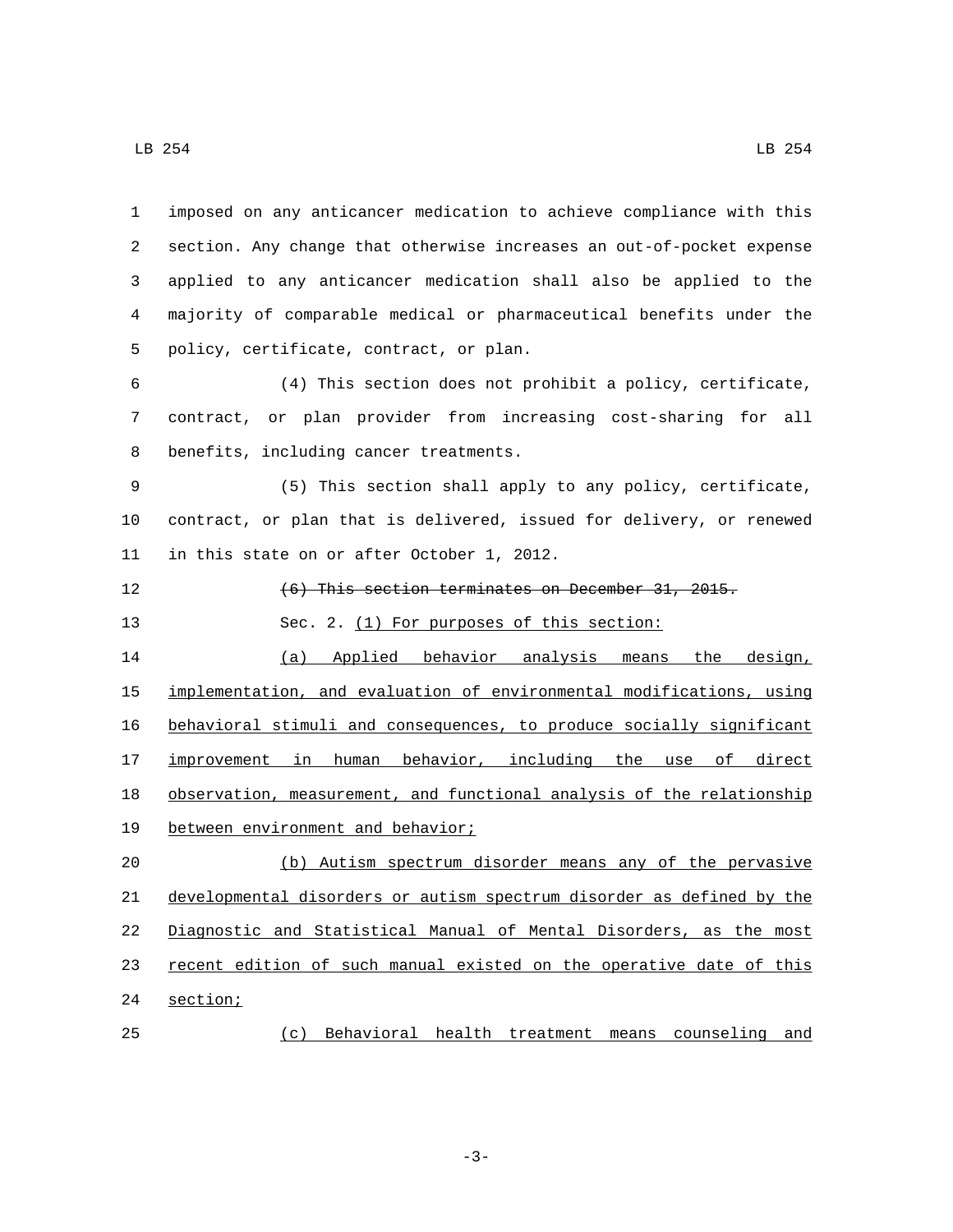| 1  | treatment programs, including applied behavior analysis, that are:    |
|----|-----------------------------------------------------------------------|
| 2  | (i) Necessary to develop, maintain, or restore, to the maximum extent |
| 3  | practicable, the functioning of an individual; and (ii) provided or   |
| 4  | supervised, either in person or by telehealth, by a behavior analyst  |
| 5  | certified by a national certifying organization or a licensed         |
| 6  | psychologist if the services performed are within the boundaries of   |
| 7  | the psychologist's competency;                                        |
| 8  | (d) Diagnosis means a medically necessary assessment,                 |
| 9  | evaluation, or test to diagnose if an individual has an autism        |
| 10 | spectrum disorder;                                                    |
| 11 | (e) Pharmacy care means a medication that is prescribed               |
| 12 | by a licensed physician and any health-related service deemed         |
| 13 | medically necessary to determine the need or effectiveness of the     |
| 14 | medication;                                                           |
| 15 | (f) Psychiatric care means a direct or consultative                   |
| 16 | service provided by a psychiatrist licensed in the state in which he  |
| 17 | or she practices;                                                     |
| 18 | (g) Psychological care means a direct or consultative                 |
| 19 | service provided by a psychologist licensed in the state in which he  |
| 20 | or she practices;                                                     |
| 21 | (h)<br>Therapeutic care means a service provided by a                 |
| 22 | licensed speech-language pathologist, occupational therapist, or      |
| 23 | physical therapist; and                                               |
| 24 | (i) Treatment means evidence-based care, including                    |
| 25 | related equipment, that is prescribed or ordered for an individual    |

-4-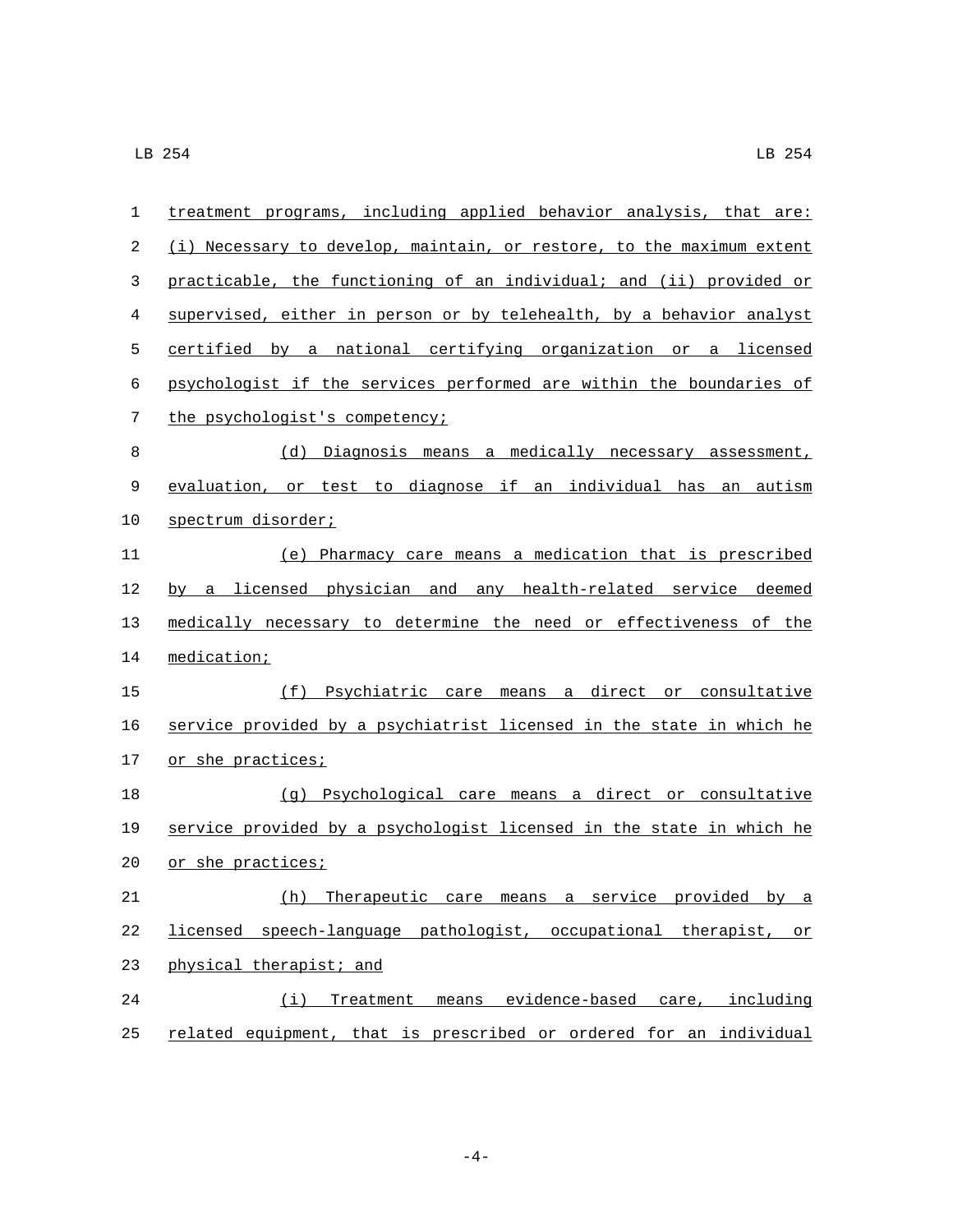| 1  | diagnosed with an autism spectrum disorder by a licensed physician or |
|----|-----------------------------------------------------------------------|
| 2  | a licensed psychologist, including:                                   |
| 3  | (i) Behavioral health treatment;                                      |
| 4  | (ii) Pharmacy care;                                                   |
| 5  | (iii) Psychiatric care;                                               |
| 6  | (iv) Psychological care; and                                          |
| 7  | $(v)$ Therapeutic care.                                               |
| 8  | (2) Notwithstanding section 44-3,131, (a) any individual              |
| 9  | group sickness and accident insurance policy or subscriber<br>or      |
| 10 | contract delivered, issued for delivery, or renewed in this state and |
| 11 | any hospital, medical, or surgical expense-incurred policy, except    |
| 12 | for policies that provide coverage for a specified disease or other   |
| 13 | limited-benefit coverage, and (b) any self-funded employee benefit    |
| 14 | plan to the extent not preempted by federal law, including any such   |
| 15 | plan provided for employees of the State of Nebraska, shall provide   |
| 16 | coverage for the screening, diagnosis, and treatment of an autism     |
| 17 | spectrum disorder in an individual under twenty-one years of age. To  |
| 18 | the extent that the screening, diagnosis, and treatment of autism     |
| 19 | spectrum disorder are not already covered by such policy or contract, |
| 20 | coverage under this section shall be included in such policies or     |
| 21 | contracts that are delivered, issued for delivery, amended, or        |
| 22 | renewed in this state or outside this state if the policy or contract |
| 23 | insures a resident of Nebraska on or after January 1, 2015. No        |
| 24 | insurer shall terminate coverage or refuse to deliver, issue for      |
| 25 | delivery, amend, or renew coverage of the insured as a result of an   |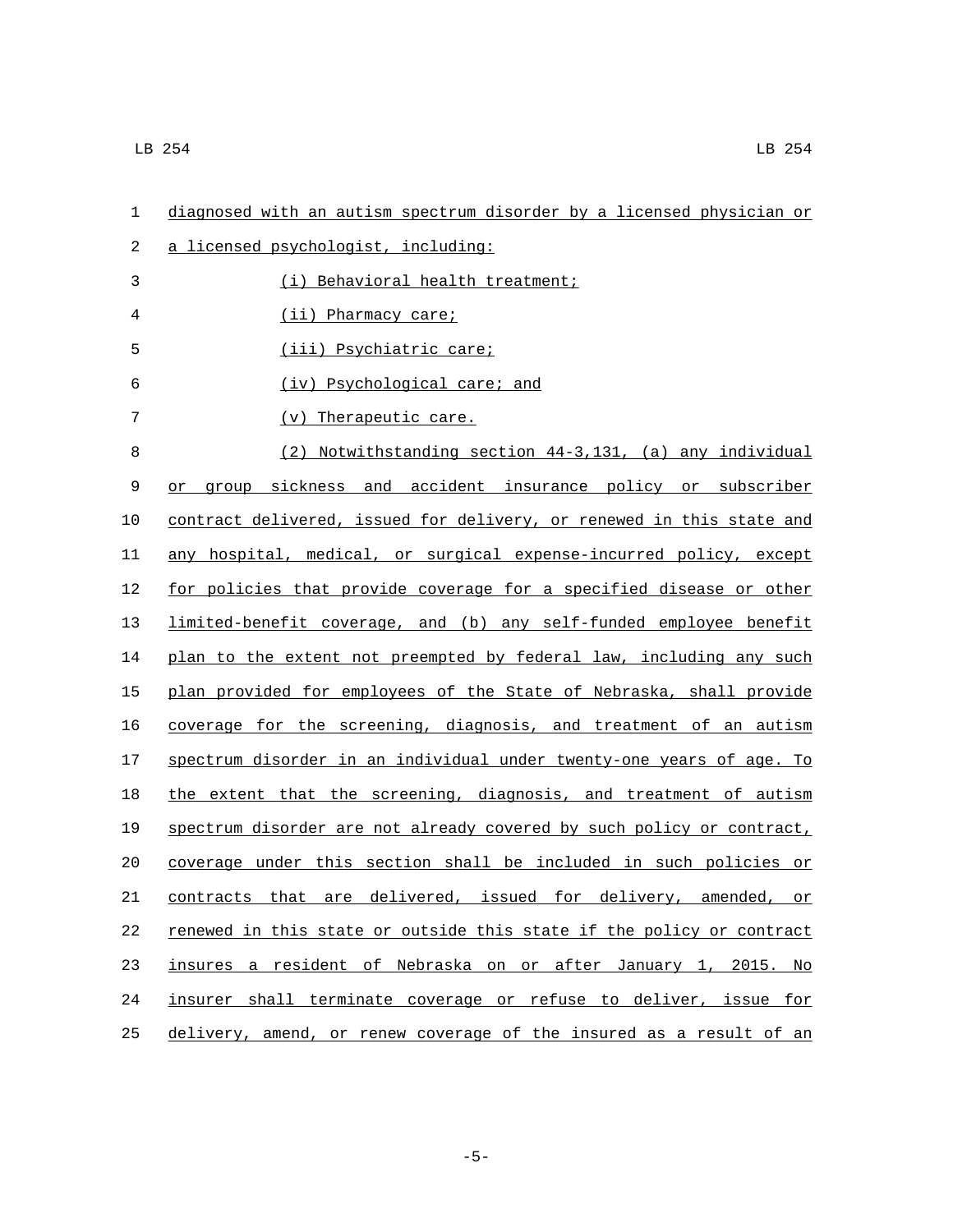autism spectrum disorder diagnosis or treatment. Nothing in this subsection applies to non-grandfathered plans in the individual and small group markets that are required to include essential health benefits under the federal Patient Protection and Affordable Care Act 5 or to medicare supplement, accident-only, specified disease, hospital indemnity, disability income, long-term care, or other limited 7 benefit hospital insurance policies. (3) Except as provided in subsection (4) of this section, coverage for an autism spectrum disorder shall not be subject to any limits on the number of visits an individual may make for treatment of an autism spectrum disorder, nor shall such coverage be subject to dollar limits, deductibles, copayments, or coinsurance provisions that are less favorable to an insured than the equivalent provisions

that apply to a general physical illness under the policy.

 (4) Coverage for behavioral health treatment, including applied behavior analysis, shall be subject to a maximum benefit of 17 twenty-five hours per week until the insured reaches twenty-one years of age. Payments made by an insurer on behalf of a covered individual for treatment other than behavioral health treatment, including applied behavior analysis, shall not be applied to any maximum 21 benefit established under this section.

 (5) Except in the case of inpatient service, if an individual is receiving treatment for an autism spectrum disorder, an insurer shall have the right to request a review of that treatment not more than once every six months unless the insurer and the

-6-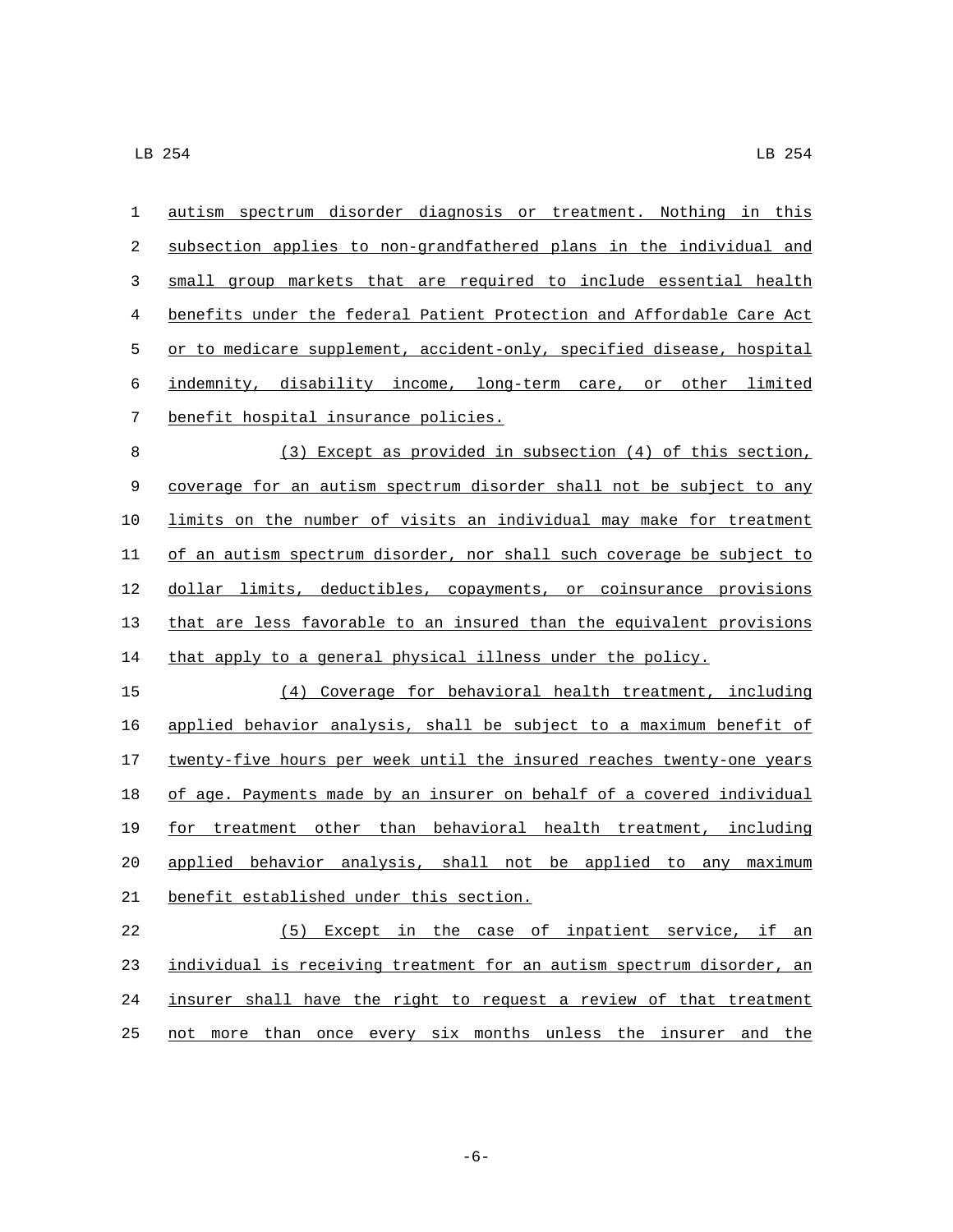| $\mathbf{1}$ | individual's licensed physician or licensed psychologist execute an   |
|--------------|-----------------------------------------------------------------------|
| 2            | agreement that a more frequent review is necessary. Any such          |
| 3            | agreement regarding the right to review a treatment plan more         |
| 4            | frequently shall apply only to a particular individual being treated  |
| 5            | autism spectrum disorder and shall not apply to all<br>for<br>an      |
| 6            | individuals being treated for autism spectrum disorder by a licensed  |
| 7            | physician or licensed psychologist. The cost of obtaining a review    |
| 8            | under this subsection shall be borne by the insurer.                  |
| 9            | (6) This section shall not be construed as limiting any               |
| 10           | benefit that is otherwise available to an individual under a          |
| 11           | hospital, surgical, or medical expense-incurred policy or health      |
| 12           | maintenance organization contract. This section shall not be          |
| 13           | construed as affecting any obligation to provide services to an       |
| 14           | individual under an individualized family service plan,               |
| 15           | individualized education program, or individualized service plan.     |
| 16           | Sec. 3. The Department of Health and Human Services shall             |
| 17           | establish a program to provide amino acid-based elemental formulas    |
| 18           | for the diagnosis and treatment of Immunoglobulin E and non-          |
| 19           | Immunoglobulin E mediated allergies to multiple food proteins, food-  |
| 20           | protein-induced enterocolitis syndrome, eosinophilic disorders, and   |
| 21           | impaired absorption of nutrients caused by disorders affecting the    |
| 22           | absorptive surface, functional length, and motility of the            |
| 23           | gastrointestinal tract, when the ordering physician has issued a      |
| 24           | written order stating that the amino acid-based elemental formula is  |
| 25           | medically necessary for the treatment of a disease or disorder. Up to |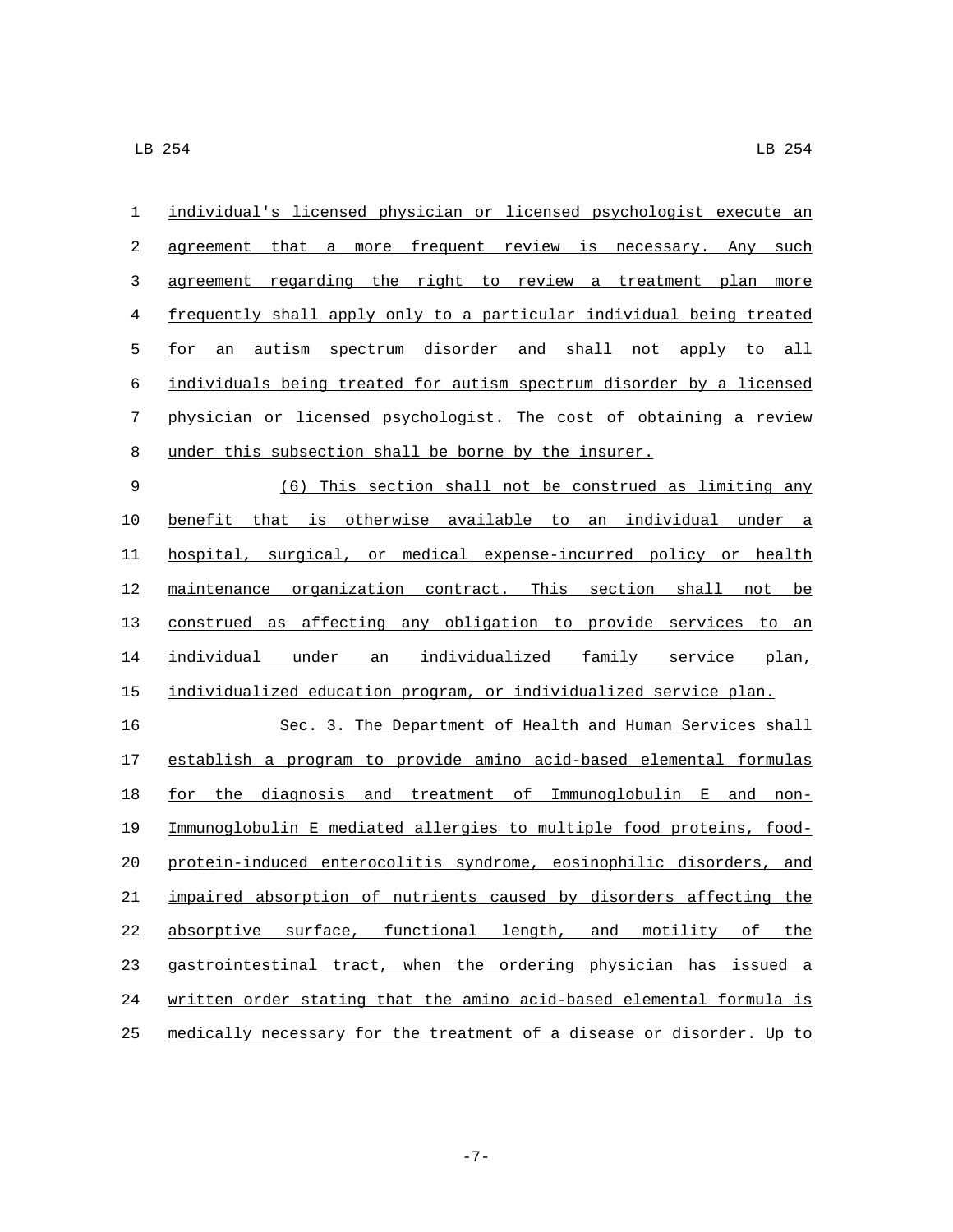| 1           | fifty percent of the actual out-of-pocket cost, not to exceed twelve   |
|-------------|------------------------------------------------------------------------|
| 2           | thousand dollars, for amino acid-based elemental formulas shall be     |
| 3           | available to an individual without fees each twelve-month period. The  |
| 4           | department shall distribute funds on a first-come, first-served        |
| 5           | basis. Nothing in this section is deemed to be an entitlement. The     |
| 6           | maximum total General Fund expenditures per year for amino acid-based  |
| 7           | elemental formulas shall not exceed two hundred fifty thousand         |
| 8           | dollars each fiscal year in FY2014-15 and FY2015-16. The Department    |
| $\mathsf 9$ | of Health and Human Services shall provide an electronic report on     |
| 10          | the program to the Legislature annually on or before December 15 of    |
| 11          | each year.                                                             |
| 12          | Sec. 4. There is hereby appropriated (1) \$362,500 from                |
| 13          | the General Fund for FY2014-15 and (2) \$725,000 from the General Fund |
| 14          | for FY2015-16 to the Board of Regents of the University of Nebraska,   |
| 15          | for Program 781, to aid in carrying out the provisions of this         |
| 16          | legislative bill.                                                      |
| 17          | Sec. 5. There is hereby appropriated (1) \$250,000 from                |
| 18          | the General Fund for FY2014-15 and (2) \$250,000 from the General Fund |
| 19          | for FY2015-16 to the Department of Health and Human Services, for      |
| 20          | Program 514, to aid in carrying out the provisions of this             |
| 21          | legislative bill.                                                      |
| 22          | No expenditures for permanent and temporary salaries and               |
| 23          | per diems for state employees shall be made from funds appropriated    |
| 24          | in this section.                                                       |
| 25          | Sec. 6. There is hereby appropriated (1) \$10,000 from the             |